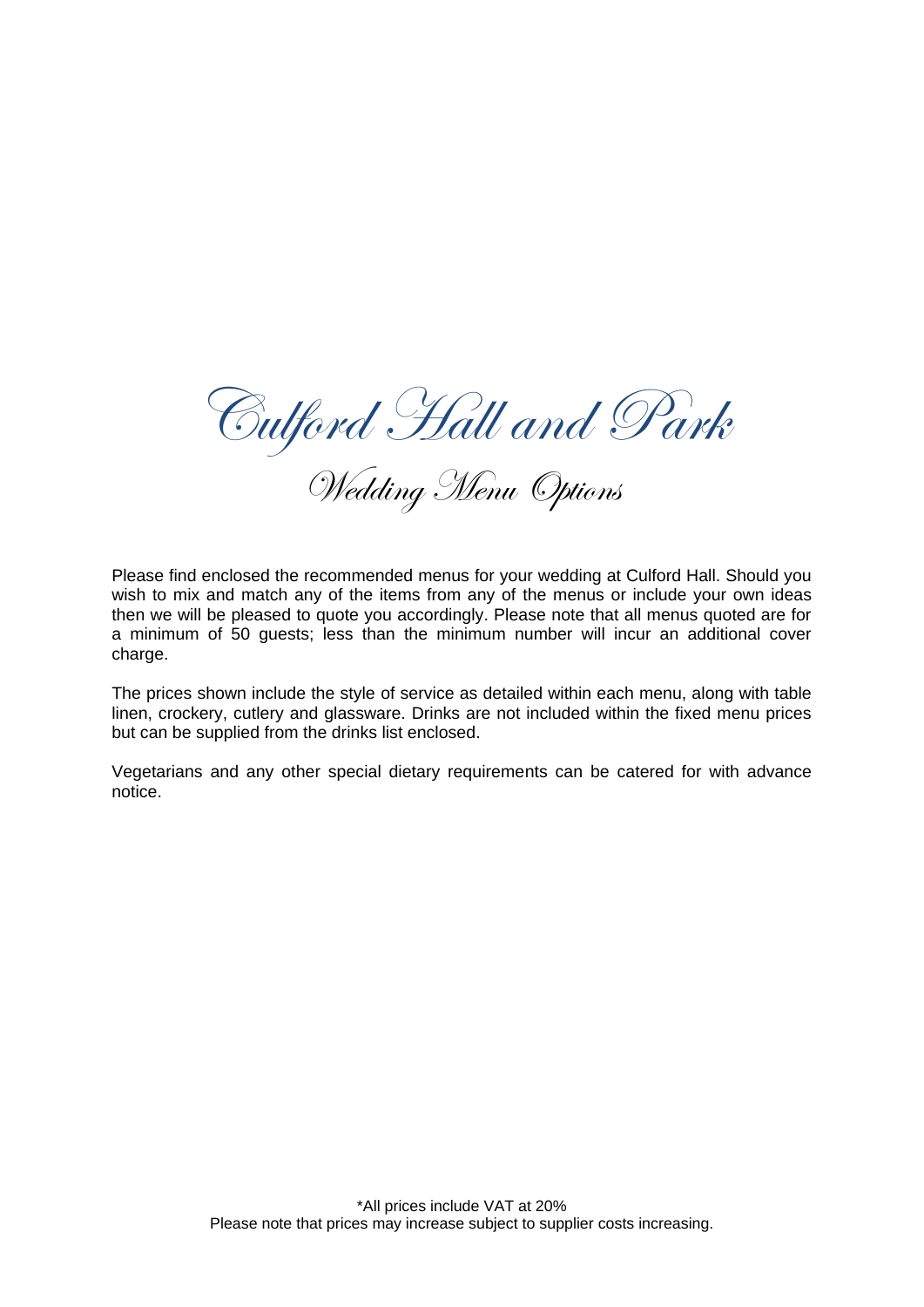## **Canapés**

Hot

Crispy Ham Hock. Pineapple & Sage Confit Duck, Ginger & Hoi-Sin Wonton Harissa Lamb & Aubergine Skewer Honey & Grain Mustard Glazed Cocktail Sausages Maryland Crab Cake, Saffron Aioli Mediterranean Vegetable Filo Cup (v) Thai Fishcake, Red Chilli Jam Wild Mushroom & Truffle Arancini (v)

### Cold

Cold Water Prawn & Marie Rose Cocktail Fire Roasted Red Pepper, Basil Ricotta, Olive Shortbread (v) Goats Cheese, Cherry Tomato & Black Olive Shortbread (v) Guacamole & Sour Cream Tortilla Chip (v) Whipped Goats Cheese, Beetroot & Rye Bread (v) Seared Tuna, Sesame Wafer, Pickled Ginger & Soy Sun Blushed Tomato, Baby Mozzarella & Pesto Brochette (v) Smoked Chicken Caesar Tartlet Smoked Salmon & Dill Cream Cheese Blinis Peppered beef Carpaccio, Parmesan Rocket & Tapenade Tandoori Chicken, Mango & Coriander Naan Bread

#### Soups

*(available as a canapé shot or as a starter served with freshly baked bread)*

Butternut Squash, Cumin & Chives (v) Broccoli & Stilton (v) Cauliflower Veloute Finished with Truffle Oil (v) Chicken & Sweetcorn Chowder Gazpacho (served cold) (v) Leek & Potato, Rosemary Oil & Croutons (v) Pea Veloute, Smoked Ham & Mint Shellfish Bisque Laced with Brandy Thyme Roasted Carrot & Sweet Potato, Garlic Croutons (v) Vine Roasted Tomato & Basil (v)

> *3 varieties: £9.00 per person 5 varieties £15.00 per person*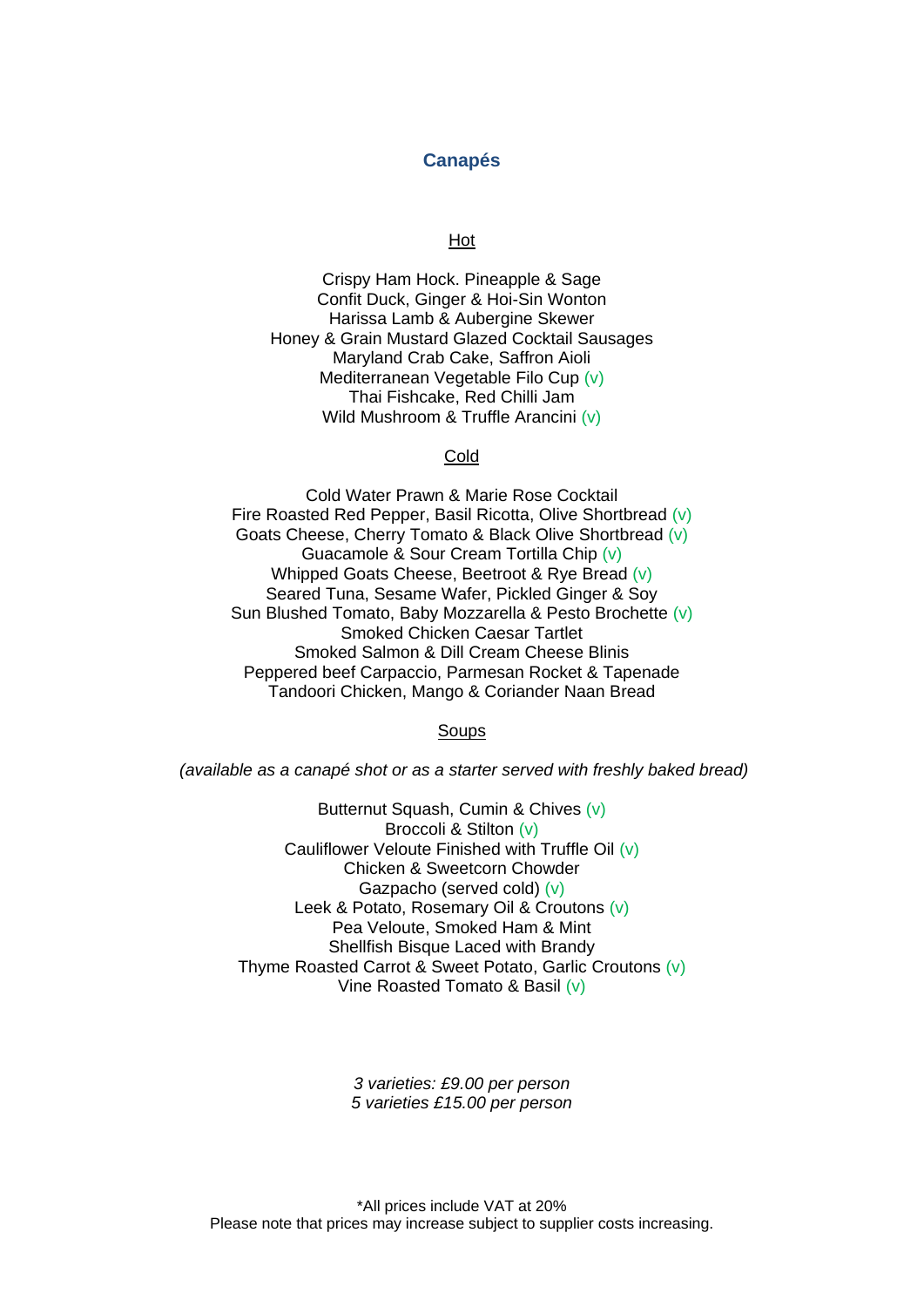# **Formal Menu Options**

*£52.00 per person*

## Service Style

# Full Waitress Service

# Choose one option, plus one vegetarian option for each course for you and your guests.

# **Starters**

Buttermilk Pannacotta, Pea, Lemon & Horseradish Salad, Fresh Baked Grissini (v)

Chicken, Shitake & Baby Leek Terrine, Toasted Brioche, Lambs Lettuce, Pickled Onion **Chutney** 

Dill Cured Salmon, Beetroot, Watercress & Sour Cream

Parma Ham Bruschetta, Green Bean, Shallot & Mint Salad, Balsamic Glaze

Prawn & Crayfish Cocktail, Gem Lettuce, Pickled Cucumber, Bloody Mary Jelly, Granary Bread

Pressed Smoked Ham Hock, Apple Dijon Sauce, Micro Herbs & Scratching's Plum Tomato & Buffalo Mozzarella Galette, Rocket, Basil Pesto (v)

Smoked Haddock & Spring Onion Fishcake, Grain Mustard & Dill Aioli, Baby Spinach Salad

Vegetable Antipasti- Grilled Vegetables, Balsamic Onions, Olives, Lentil Salad, Rocket, Bean Salad, Sun Blushed Tomatoes (v)

# Sharing Starter Boards

Antipasti Platter to include; Salami Milano, Bresaola, Serrano Ham, Chorizo, Rocket, Olives, Sun Blushed Tomato & Fresh Baked Focaccia

English Pies, Pates & Terrines to include; Hand Raised Pork Pies, Duck Liver Parfait,

Pressed Chicken & Red Onion, Scotch Egg, Vintage Mature Cheddar, Pickled Onions, Chutneys, Crusty Breads

Selection of Seafood to include; Tiger Prawns, Smoked Mackerel Pate, Crayfish Tails, Roll Mops, Smoked Salmon & Marinated Green Lip Mussels, Served with Marie-Rose Sauce, Lemon Wedges & Granary Bread

> \*All prices include VAT at 20% Please note that prices may increase subject to supplier costs increasing.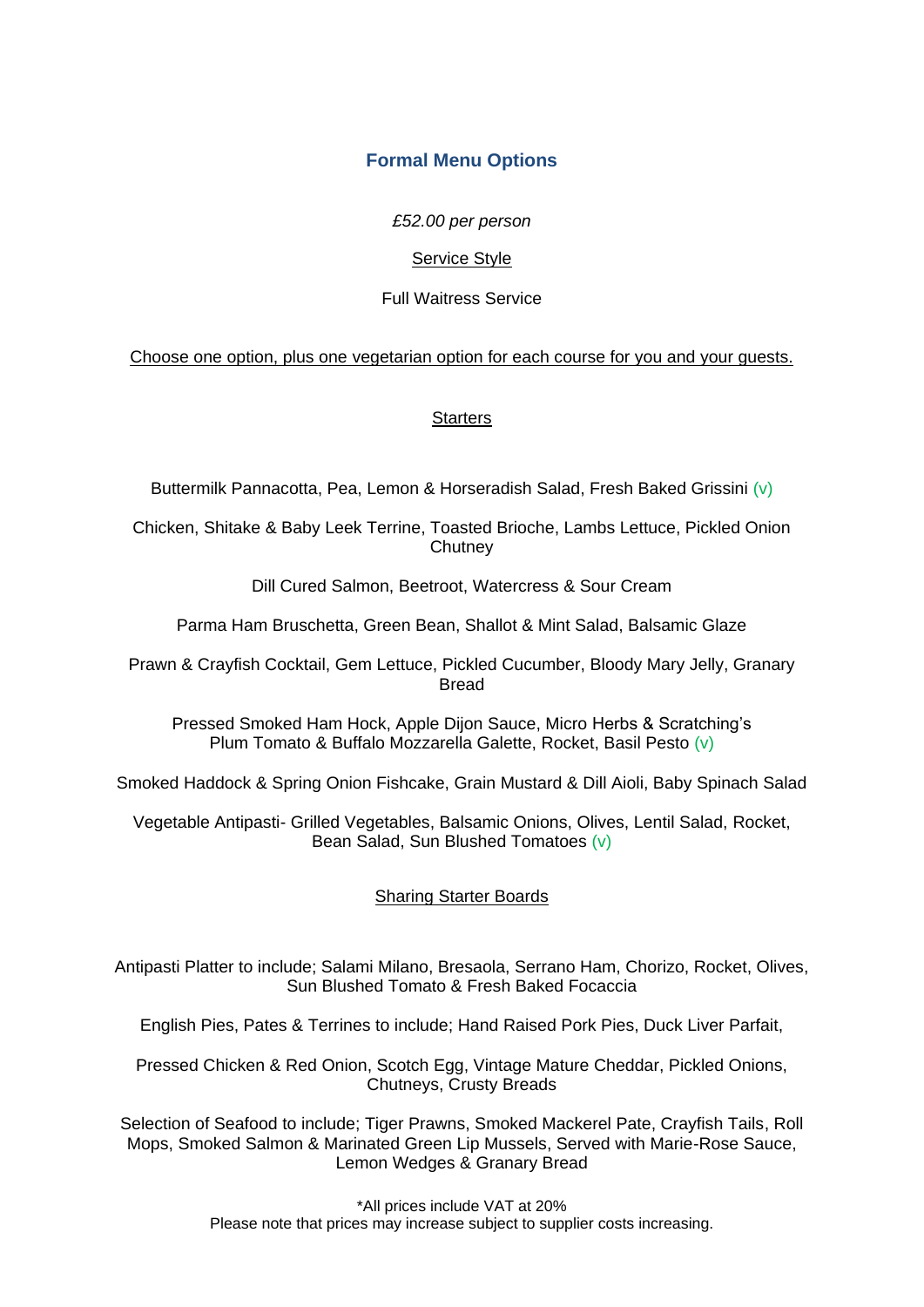## Main Courses

Oven Roasted Salmon Fillet, Herb & Lemon Crust, Crushed New Potatoes, Braised Baby Fennel, Squash Puree

Pan Seared Chicken Supreme, Dauphinoise Potato, Button Mushroom, Treacle Bacon Crisp, Kale, Rosemary Jus

Minted Lamb Rump, Rosti Potato, Pea Puree, Spring Greens, Redcurrant Jus (£3.00 supplement)

Slow Cooked Suffolk Pork Belly, Spring Onion Mash, Savoy Cabbage & Bacon, Cream Cider Sauce, Apple Compote

Grilled Sea Bass Fillet, Chorizo, Chickpea, Pepper & Potato Fricassee, Wilted Spinach, Dill Buerre Blanc (£2.00 supplement)

Ale Braised Beef Brisket, Baby onions, Mushrooms, Parmentier Potatoes, Celeriac Puree, Glazed Chantenay Carrots

Roast Sirloin of English Beef, Fondant Potato, Yorkshire Pudding, Red Wine Jus, Steamed Seasonal Vegetables (£4.00 supplement)

Roast Chicken Supreme, Olive Oil Mash, Petit Ratatouille, Parma Ham Crisp, Basil Jus Aubergine, Spinach & Taleggio Bake, Roast Tomato Ragout, Olive & Rocket Salad (v)

Pea, Potato, Spinach & Chickpea Samosa, Sweet Onion Salad, Mango Chutney Dressing(v)

Beetroot Risotto, Feta Cheese, Candied Walnuts & Garlic Chives (v)

Polenta Crusted Halloumi, Grilled Courgette, Guacamole, Lemon & Herb Pistou, Greek Yoghurt (v)

### **Desserts**

Lemon Meringue Posset, Limoncello Gel, Polenta Shortbread, Crispy Raspberries Baked Vanilla Cheesecake, Blueberries & Sicilian Lemon Curd

Malted Milk Chocolate Tart, Iced Marmalade Parfait, Chocolate Popping Rocks, Mango Salsa

White Chocolate Cheesecake, Oreo Cookie Base, Strawberry Compote, Dark Chocolate Mousse

Suffolk Strawberries, Clotted Cream & Butter Shortbread (May – September only)

Rhubarb & Tonka Bean Crème Brulee, Stem Ginger Butter Biscuit, Vanilla Fudge

Honey & Lavender Pannacotta, Shortbread Shards, Forest Berry Compote, Viola's Warm Bramley Apple & Blackberry Crumble Tart, Cinnamon Crème Anglaise

British Cheese Plate, Water Biscuits, Celery, Grapes & Chutney (£2.00 supplement) (£3.15 as extra course)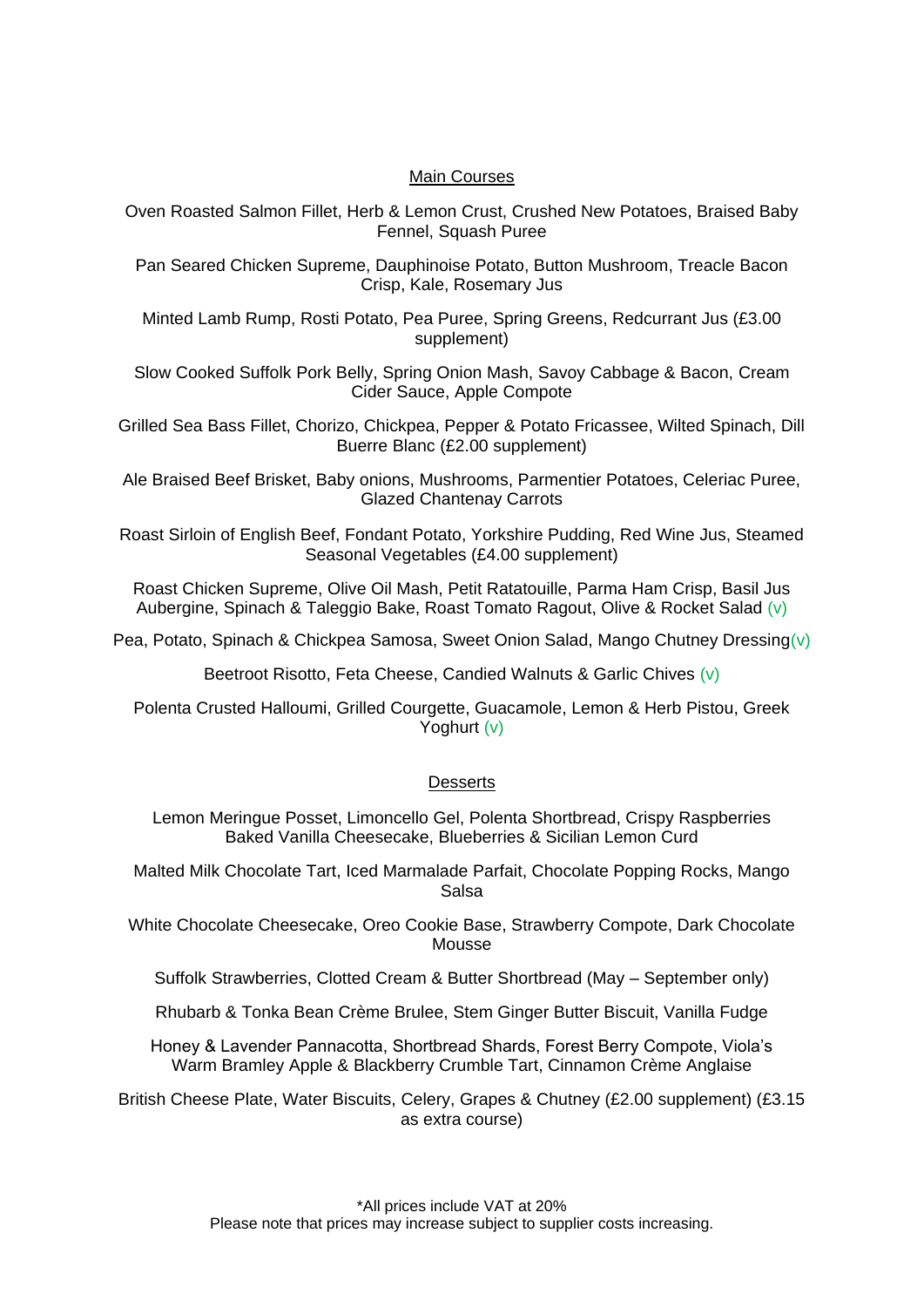Followed by filter coffee with homemade white chocolate fudge

# **Children's Formal Menu Options**

*£28.00 per person*

Choose one option for each course for your younger guests.

## **Starters**

Cheesy Garlic Bread Wholemeal Pitta, Carrot Sticks, Hummus Dip Tomato Soup with Croutons Freshly Baked Cheese & Marmite Straws

### Main Courses

Cumberland Sausage Ring, Creamed Potatoes, Broccoli & Gravy Chargrilled Chicken Fillet, Homemade Seasoned Potato Wedges & Salad Baked Macaroni Cheese & Garlic Bread Battered Haddock Goujons, Chunky Chips & Garden Peas

## **Desserts**

Warm Chocolate Brownie with Strawberries & Chocolate Sauce Fresh Fruit Jelly with Pouring Cream Baked Vanilla Cheesecake, Forest Berry Compote Fresh Fruit Salad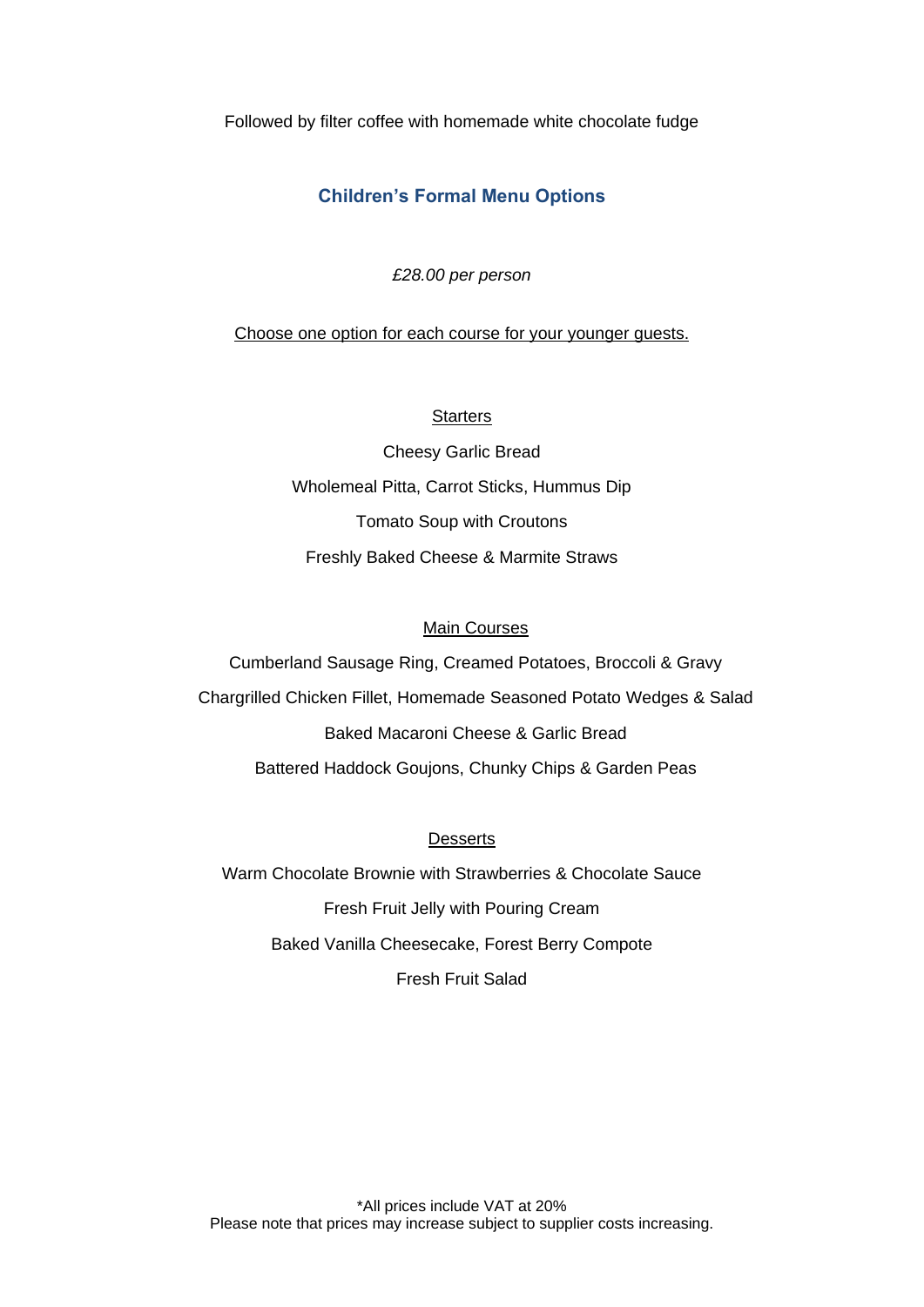## **Nibbles and Individual Options**

Nibbles – pre reception/ evening

*£3.00 per nibble per person* Herb & Balsamic Marinated Olives & Sun Blushed Tomatoes Hummus & Warm Pitta Chips Tortilla Chips & Salsa Hand Cooked Potato Wedges with Rosemary & Sea Salt Japanese Rice Cracker Mix

Individual Rolls *£7.00 per roll per person* Bacon Baps Cumberland Sausage Bap Jumbo Fish Finger, Seeded Hoagie Roll & Tartare Sauce Aberdeen Angus Beef Burger in Pretzel Bap Smoked Beachwood Hotdog, Brioche Roll, "French's" Mustard Fried Egg Bap (v)

Individual Cones

*£10.00 per cone per person*

Beer Battered Haddock Goujon, Chunky Chips, Tartare Sauce & Ketchup Southern Fried Chicken Strips & Skinny Fries Chunky Chips with Selection of Dips & Sauces Bratwurst Sausage & Chips, Dijon Mayo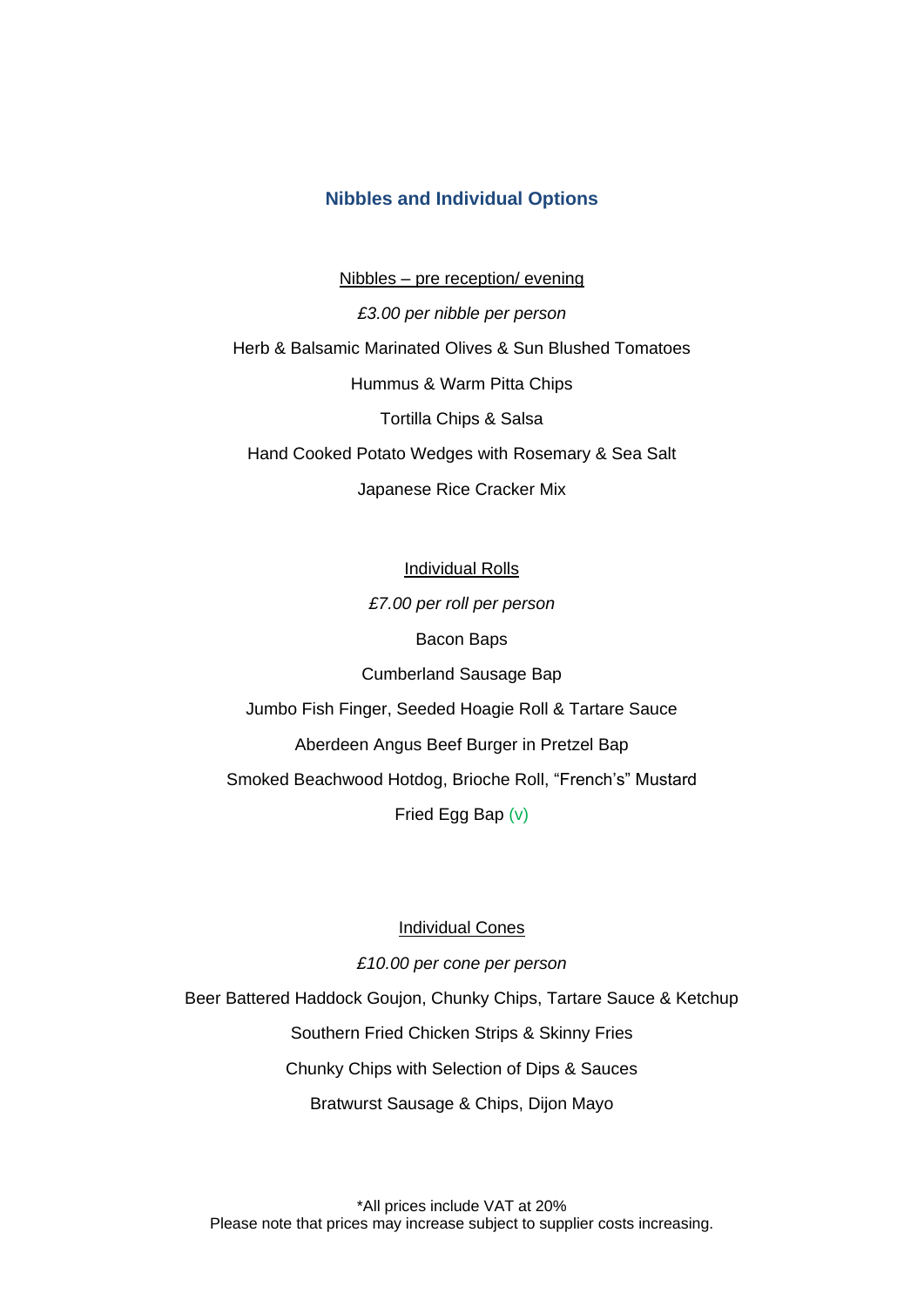## **Finger Buffets**

Finger Buffet One

*£12.00 per person* Selection of Sandwiches on White & Malted Bread Homemade Suffolk Pork & Sage Sausage Roll Chargrilled Lemon & Herb Chicken Skewer Tomato & Mozzarella Pizza Swirls Hand Cooked Crisps with Sea Salt

Finger Buffet Two *£15.00 per person* Selection of Sandwiches on White & Malted Bread Homemade Suffolk Pork & Sage Sausage Roll Beetroot Falafels, Mint Yoghurt Dip Panko Chicken Goujon with Sweet Chilli Sauce Crispy Chinese Duck Dumpling, Hoi Sin Dipping Sauce Stilton & Caramelised Red Onion Tartlets Hand Cooked Crisps with Sea Salt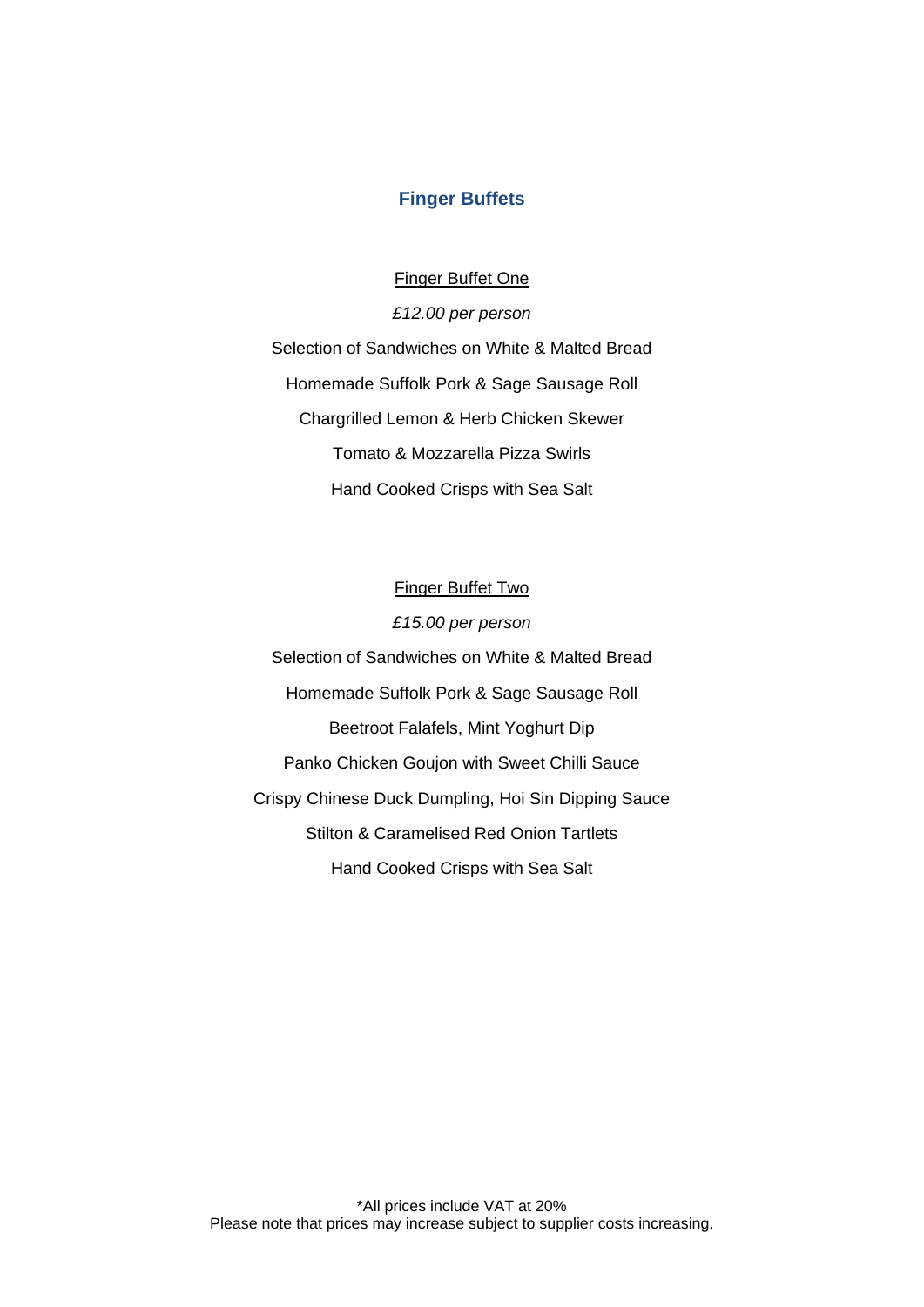## **Grazing Tables**

#### Mediterranean Grazing Table

### *£18.00 per person*

3 Cured Meats; Salami Milano, Chorizo & Serrano Ham Baby Mozzarella, Manchego Cheese Olives, Grilled Marinated Vegetables, Hummus, Falafels, Chutney Focaccia & Flatbreads

#### Cheese Board Grazing Table

*£17.00 per person*

4 British Cheeses; Norfolk Dapple, Suffolk Gold, Suffolk Blue, Baron Bigod Celery, Grapes, Figs, Walnuts, Quince Jelly, Caramelised Red Onion Marmalade Savoury Biscuit Assortment& Freshly Baked Bread

American Grazing Table

*£16.00 per person*

Sliders; BBQ Pulled Pork, Cheeseburger, Hotdog BBQ Chicken Wings, Monterey Jack & Onion Croquettes Cajun Potato Wedges & Chive Sour Cream, Nachos & Tomato Salsa

Far East Grazing Table

*£16.00 per person*

Lamb Samosas, Onion Bhajis, Vegetable Pakoras, Honey & Sesame Chicken Skewers, Duck & Hoi Sin Spring Rolls Mini Poppadum's & Mango Chutney, Prawn Crackers & Sweet Chilli Dip

#### British Grazing Table

#### *£16.00 per person*

Pork & Caramelised Onion Sausage Rolls, Mini Scotch Eggs, Mini Shepherd's Pie Smoked Salmon Malted Fingers, Coronation Chicken Bridge Roll, Cream Cheese & Cucumber Fingers Cheddar Cheese Straws, Hand Cooked Crisps

### Italian Grazing Table

### *£16.00 per person*

Sourdough Pizza Fingers; Margarita, Pepperoni, Hawaiian, Fungi Rosemary & Sea Salt 'Tear & Share' Focaccia, Crispy Wild Mushroom Risotto Balls Tomato & Basil Bruschetta, Parma Ham & Shaved Pecorino

\*All prices include VAT at 20% Please note that prices may increase subject to supplier costs increasing.